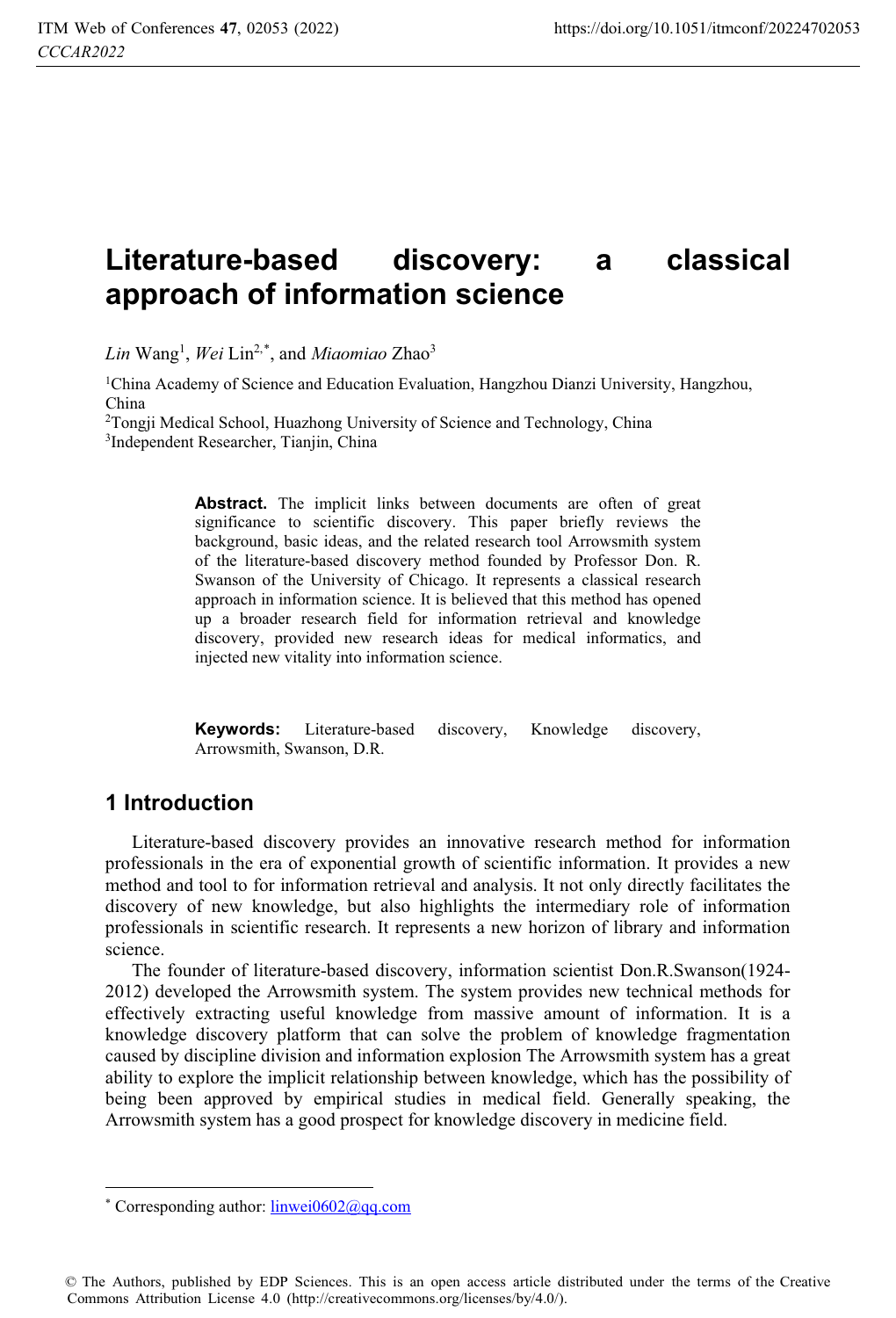#### **2 The review of literature-based discovery**

With the rapid development of modern science and technology, the S&T knowledge structure evolved into a crisscrossed, highly complex network. During this process, the branches of each discipline are becoming detailed, which makes the relevant literature seem unrelated due to barriers between disciplines. If the potential knowledge links from a large number of scientific literature are discovered, it will promote the development of science [1]. As for the field of biomedicine, it has generated a tremendous amount of research data. If researchers can reveal the potential associations among the literature that are not directly connected then put forward and verify valuable scientific hypotheses through experiments, it will be great progress in the biomedical field.

In the 1980s, Professor Don R. Swanson of Chicago University proposed the literaturebased discovery method. The basic idea of Swanson's literature-based discovery method is to establish the association between bibliographically unconnected literature sets A and C through the intermediary word set B. It is possible to dig out the invisible relationship between literature sets A and C that has not been publicly known by studying the correlation between AB and BC. Therefore, the implicit logical relationships among the research results in the scientific publications become visible. Since then, many scholars such as Smalheiser, Gordon, Lindsay, Wrerr, Padmini Srinivasan, Weeber, and Sebastian have improved the literature-based discovery method and promoted the popularization of this method.

literature-based discovery methods are classified into four types [2]: word-based frequency statistics, phrase-based frequency statistics, concept-based method, and conceptbased frequency statistics. Among them, the phrase-based frequency statistical method is proposed by Gordon and Lindsay. It is an open knowledge discovery process that fully considers the semantic variants of root words and explores the relationship between concepts. The concept-based knowledge discovery method realizes the concept mapping between natural language and UMLS by employing the semantic types of UMLS to obtain the mutual relationship among co-current concepts and conduct knowledge mining. The concept-based word frequency statistical method uses the word frequency weight rather than simple word frequency. It takes concept and metadata as the basic research unit. Swanson's literature-based discovery method is the most representative of the word-based frequency statistical methods.

Generally speaking, the method of literature-based discovery has two steps: hypothesis formulation and hypothesis test [3]. The step of hypotheses formulation is also called the method of open, non-relevant literature knowledge discovery, which can be summarized as follows:  $C \rightarrow B \rightarrow A$ . That is to say, starting from the subject literature C, we can find literature set B that links literature set C and A together to establish the relationship between C and A. This kind of open literature-based discovery method is usually employed to find new treatments for diseases or new targets for drugs. It is necessary to set the threshold on the frequency and semantic type of the relevant term B and the target term A to screen the effective words and reduce workload. The step of hypothesis test refers to the closed non-relevant literature-based discovery. This method is usually used in hypothesis verification after researchers apply the open method to formulate a hypothesis. When the hypothesis that the implicit relationship between A and C exists is made, the closed knowledge discovery method can be applied to explore B from both ends of literature sets A and C. The researchers aim to get as many intermediary terms B related to both literatures sets A and C as possible by searching and processing literature to verify the hypothesis in detail. The more reasonable connection between A and C, the more valuable the hypothesis is. This process can be represented as  $A \rightarrow B \leftarrow C$  [3].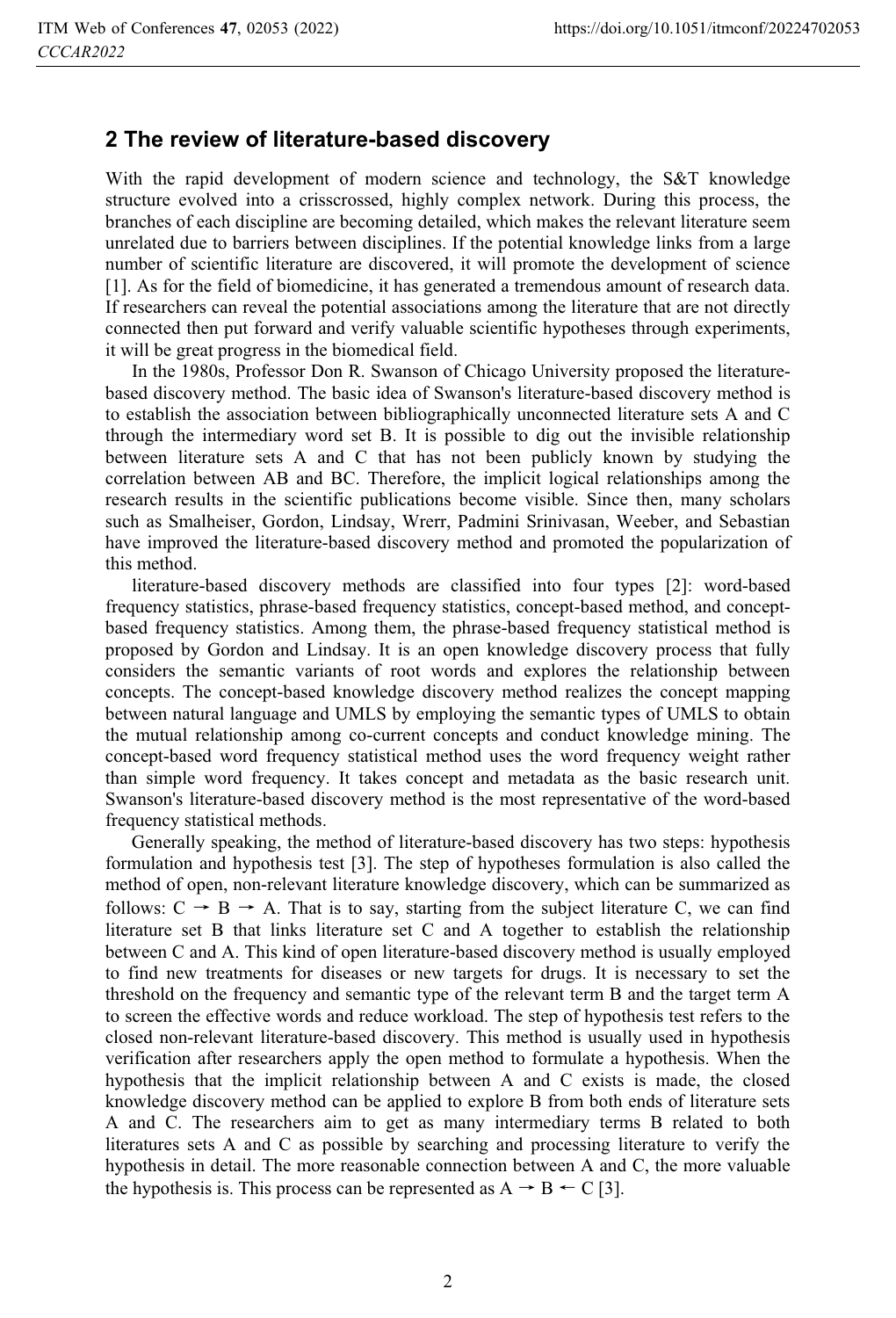#### **3 The arrowsmith system**

Swanson developed a human-computer interaction system using the MEDLINE database as the data source based on the literature-based discovery principle. He named it Arrowsmith. The Arrowsmith system has two versions (http://kiwi.uchicago.edu and new version http://arrowsmith.psych.uic.edu/arrowsmith\_uic/index.html). Compared with the previous version, the new version's interface is more friendly, and the functions are perfect: it breaks the limitation that the old Arrowsmith system can only be applied to study subject headings. The new version of the system can also be applied to retrieve and analyze both abstracts and subject headings. It integrates UMLS and realizes automatic sorting [4]. Due to the close connection with PubMed, the operation of the new Arrowsmith system becomes more accessible, faster, and flexible. The Arrowsmith system does not have its own database. It mainly makes it easier to find the invisible connection between the two documents sets by expanding the retrieval function of PubMed [5]. Arrowsmith relies on PubMed and other databases because all its data comes from the search results of MEDLINE and other databases. Therefore, the quality of PubMed search results will directly affect scientific discoveries of Arrowsmith. In essence, it is a knowledge discovery tool that expands PubMed retrieval functions to find implicit connections between the two sets of medical literature. If A and C are not relevant or only weakly related, searching "A and C" query in PubMed will result in little information about the relations between A and C. The Arrowsmith system expands the retrieval function of PubMed, so that the implicit association between A and C can also be retrieved and discovered [6]. Although the Arrowsmith system is valuable in knowledge discovery, verifying scientific hypotheses still depends on the lab experiments and research practice. The Arrowsmith system can not replace traditional empirical scientific research. However, it provides new clues for scientific research and helps researchers formulate reasonable hypotheses for innovation, which can greatly reduce the cost of medicine R&D [6,7].

Swanson has made several important discoveries by applying the literature-based discovery method and Arrowsmith system: the first in the medical field is that dietary fish oil has a certain effect on treating Raynaud's disease [8]. Studies show Raynaud's disease is a disorder of blood circulation. Most patients show typical symptoms of blood viscosity and increased platelet aggregation, and blood vessel constriction caused by blood and vascular disease. Meanwhile, it has been found that the active substance of dietary fish oil can reduce blood viscosity and platelet aggregation. Swanson used 34 research reports on Raynaud's disease caused by blood pathology as literature set A and 25 research reports on the amelioration of blood viscosity caused by dietary fish oil intake as literature set C. He then links the two sets of literature together through the list of Raynaud's disease subject headings set B. Swanson inferred from these results that dietary fish oil might be beneficial to treat Raynaud's disease. This scientific hypothesis was confirmed in clinical experiments two years later.

The second case is the study of the association between migraine headache and magnesium deficiency [9]. There are two main potential associations between magnesium and migraine headache: First, the low level of cerebral cortex function is one of the possible causes of migraine headache, and magnesium can effectively restrain the decrease of cerebral cortex function. Secondly, in clinical practice, the rate of magnesium deficiency is regarded as the diagnostic standard of epilepsy. The latter is related to migraine headaches. Prior to Swanson's study, there was no research exploring the possible association between magnesium and migraine headache. Swanson put forward the claim that dietary magnesium may alleviate migraines. After that, at least 12 clinical research reported that patients' migraine headaches were on the mend by dietary magnesium supplements. They generally showed a lack of magnesium in the whole body or part. Swanson's hypothesis about the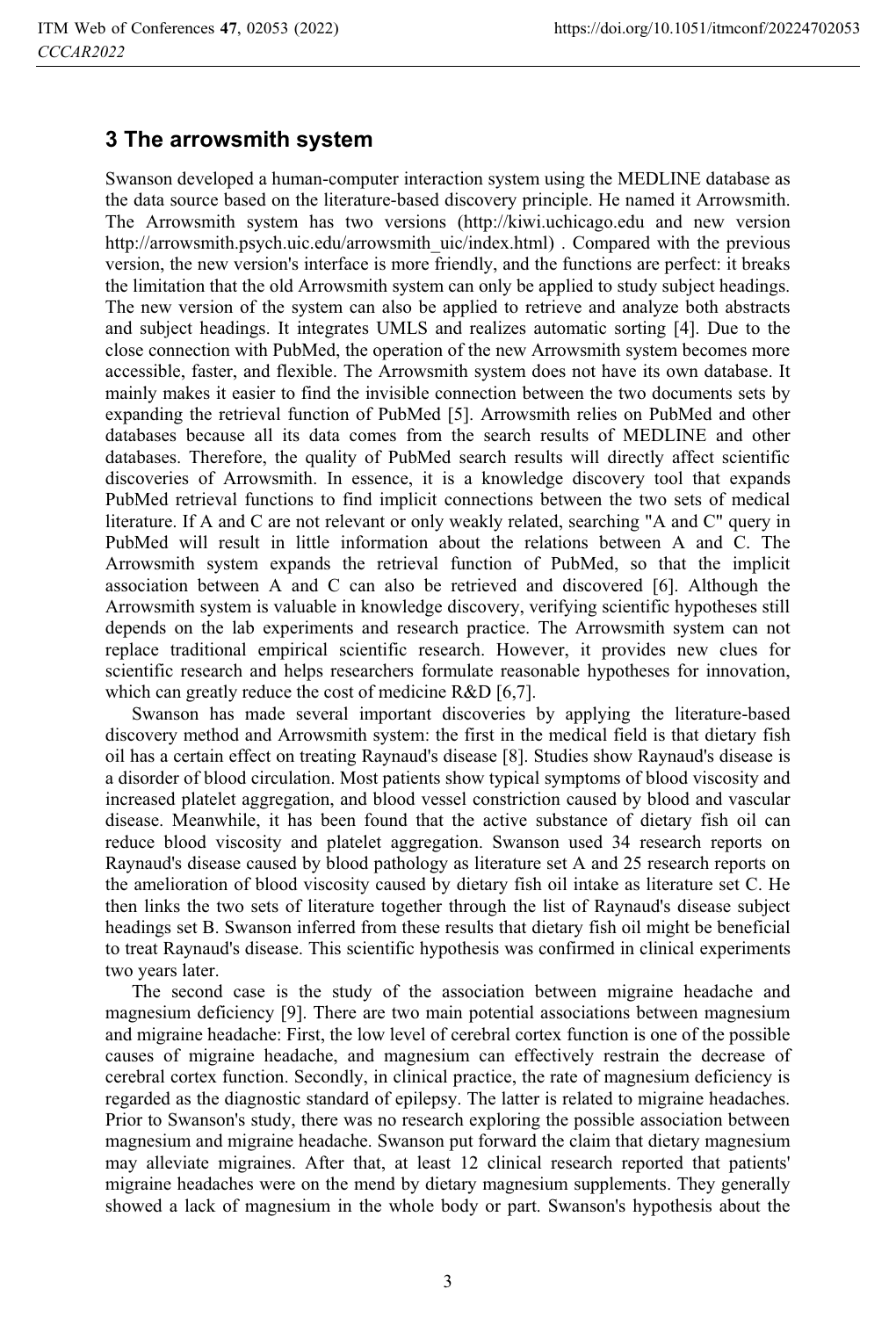relationship between magnesium deficiency and migraine headache thus was supported. It should be mentioned that Swanson's these two knowledge claims (fish oil and Raynaud's disease, dietary magnesium and migraine headache) have also been verified in Chinese scientific literature [10,11].

Since then, Swanson and his colleagues conducted several other literature-based discovery studies by employing the Arrowsmith system [12,13,14,15,16]: magnesium deficiency and nervous system diseases, indomethacin and Alzheimer's disease, estrogen and Alzheimer's disease, free calcium phospholipase A2 and schizophrenia, and viruses that can potentially be used as biological weapons, atrial fibrillation and running. Other scholars also apply the literature-based discovery method to explore new medical ideas. Weeber et al. found new uses of the drug thalidomide for acute pancreatitis, myasthenia gravis, etc [17]. Srinivasan, Libbus and Sehgal showed that curcumin has a beneficial role in retinal diseases [18]. Due to Swanson's breakthrough contribution to methodology innovation of information science, the American Society for information science and Technology (ASIS&T) awarded him the Award of Merits in 2000.

## **4 The application of arrowsmith system in traditional Chinese medicine research**

Since the literature-based discovery method and Arrowsmith system were introduced into China, many Chinese scholars have been interested in exploring the potential effect mechanisms of traditional Chinese medicine and repurposing it by applying the Arrowsmith system. For example, Li, Ge and Su followed the standard procedure of this method and applied the Arrowsmith in Chinese medicine. They found that some components of Chinese Angelica may be used to treat dysmenorrhea [19]. Wang and Xiao used the Arrowsmith to explore the detoxification mechanism in the combination of radix stephanine tetrandrae and aconiti lateralis preparata [20]. Chen, Zhang and Qin used the Arrowsmith system to discuss the correlation between cordyceps sinensis and the effect of Vitamin D . They proposed that these Chinese traditional medicines may generate the effect of treatment through Vitamin D [21].

Other scholars showed interest in the correlation between Chinese traditional medicine and depression. By employing Arrowsmith, Zhou. et al.investigated the possible mechanism of Radix Bupleuri in depression treatment. They argued that the effect of Radix Bupleuri might be related to grown factor, brain-derived neurotrophic factor [22]. Gao. et al.recently used Arrowsmith to study the mechanisms of Chinese medicine formulae in Song Dynasty- Xiaoyao Powder and its single herb in depression treatment [23]. As for intestine diseases, Tan et al. explored the latent mechanism of portulace oleracea.L in ulcerative colitis (UC) treatment. By analyzing the data retrieved from Arrowsmith, they found portulace oleracea L. may regulate NF-KB, TNF  $\alpha$ , AKT, IL-6, thus having a curative effect on UC[24]. Tian et al. reported the modern science mechanism of fagopyrum cumosum and its effective components in treating irritable bowel syndrome (IBS) by utilizing a literature-based discovery method. They may regulate toll-like receptors, TNF $\alpha$ , VEGF, and COX-2, the abnormal expression of which participate in IBS[25]. Based on the search results of Arrowsmith, Sun. et al. explored the curative mechanism of a Chinese patent medicine -- Tianfoshen Oral Liquid for colorectal cancer [26]. They argued that this Chinese patent medicine has the functions of down-regulating the expression of TLR4 and COX-2 in colorectal tissues, reducing abnormally high expression of VEGF, and facilitating the expression of apoptosis genes.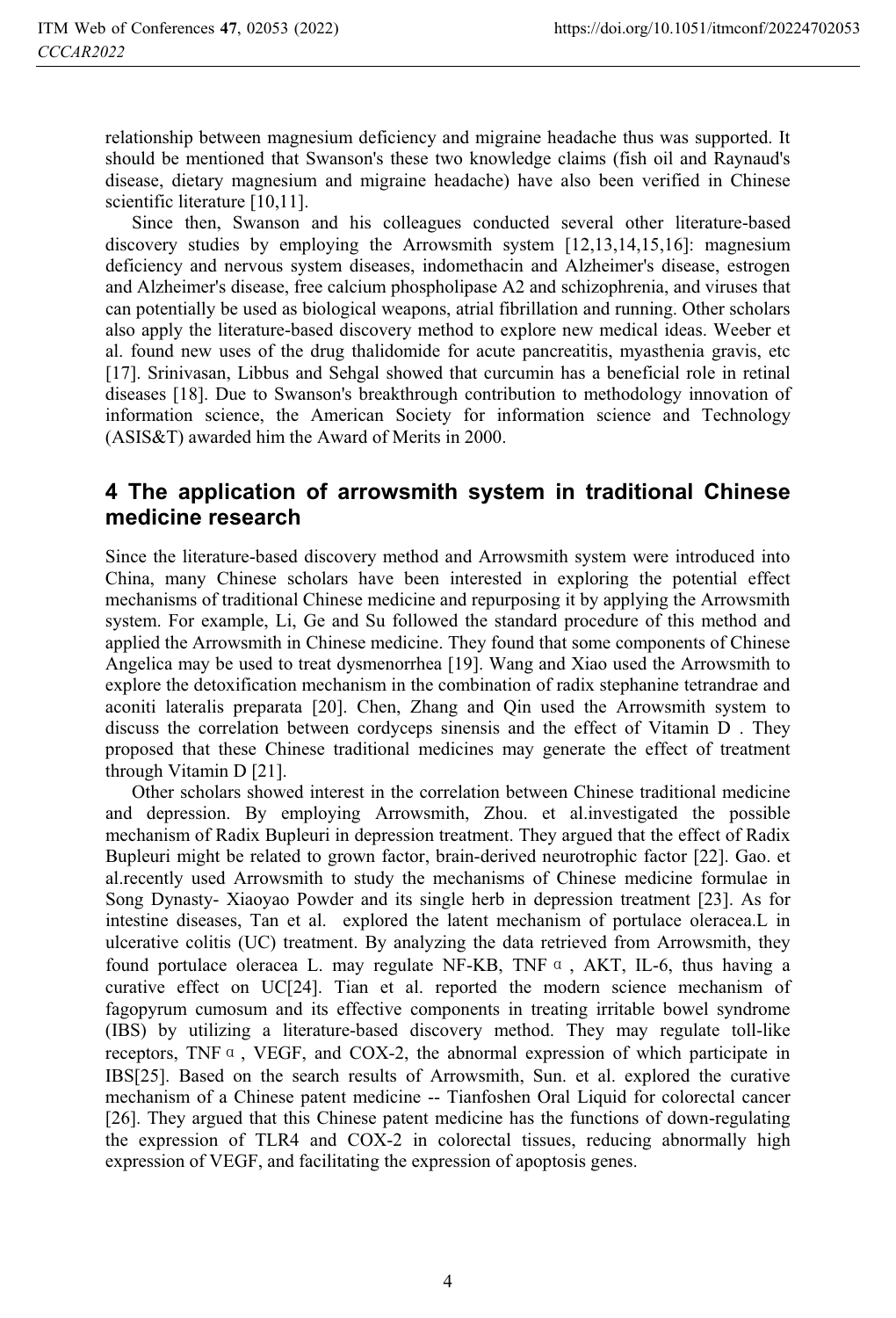# **5 Conclusion**

"Undiscovered public knowledge" [8] is a promising field that information scientists and professionals can show their unique strengths. As a pioneer, professor Don.R.Swanson of the University of Chicago developed an innovative knowledge discovery method called literature-based discovery, which has become a powerful research tool of information science for exploring the potential knowledge links between medical documents. His successful application of literature-based discovery and Arrowsmith system evidenced the indispensable and key role of information science in ordering and managing Popper's world 3, the objective knowledge world. Information professionals are not only the curator of objective knowledge resources, but also active knowledge creator and scientific discovery and innovation vanguard. This paper briefly reviews the background, basic ideas, and the related research tool Arrowsmith system of the literature-based discovery method. It also discussed the application of Arrowsmith system in Chinese traditional medicine field. Literature-based discovery represents a classical research approach in information science. It is believed that this method has opened up a broader research field for information retrieval and research, provided new research ideas for medical informatics, and injected new vitality into information science.

# **References**

- 1. Ma M and Wu Y S 2003 Methodological enlightenment and significance of Don R.Swanson's achievements in information science. *Journal of the China Society for Scientific and Technical Information,* 22(3), pp259-266. (in Chinese)
- 2. An X Y and Leng F H 2006 Principles of non-interactive literature-based knowledge discovery. *Journal of the China Society for Scientific and Technical Information,* 25(1), pp. 87-93. (in Chinese)
- 3. Gao H J and Zhao K Y 2010 Knowledge Discovery Based on Non-interactive Literature Research Progress. *Journal of Liaoning University of Traditional Chinese Medicine* 12(6), pp. 133-135.(in Chinese)
- 4. Zhang Z J and Wang Y Y 2015 Kidney deficiency-phlegm and blood stasis-poison brewing-disease collaterals—understanding of early pathogenesis of senile dementia in traditional Chinese medicine. *Journal of Basic Chinese Medicine,* (3), pp.244-246. (in Chinese)
- 5. Ma M, Zheng C J and Xu J Y 2004 MEDLINE-based non-interative literaturebased discovery. *Chinese Journal of Medical Library and Information Science,*13(5), pp.1-3 (in Chinese)
- 6. Dong F H and Lan X Y 2004 Document-based knowledge discovery tools— Arrowsmith. *Journal of Intelligence,* 23(5), pp.52-54. (in Chinese)
- 7. Guo W N and Si L 2013 Overview of research on non-interactive literaturebased knowledge discovery in China. *Documentation, Information&Knowledge,* (06), pp. 97-105. (in Chinese)
- 8. Swanson D R 1986 Undiscovered public knowledge. *Library Quarterly* 56(2), pp. 103-118.
- 9. Swanson D R 1988 Migraine and magnesium: Eleven neglected connections. *Perspectives in Biology and Medicine,* 31(4), pp.526-557.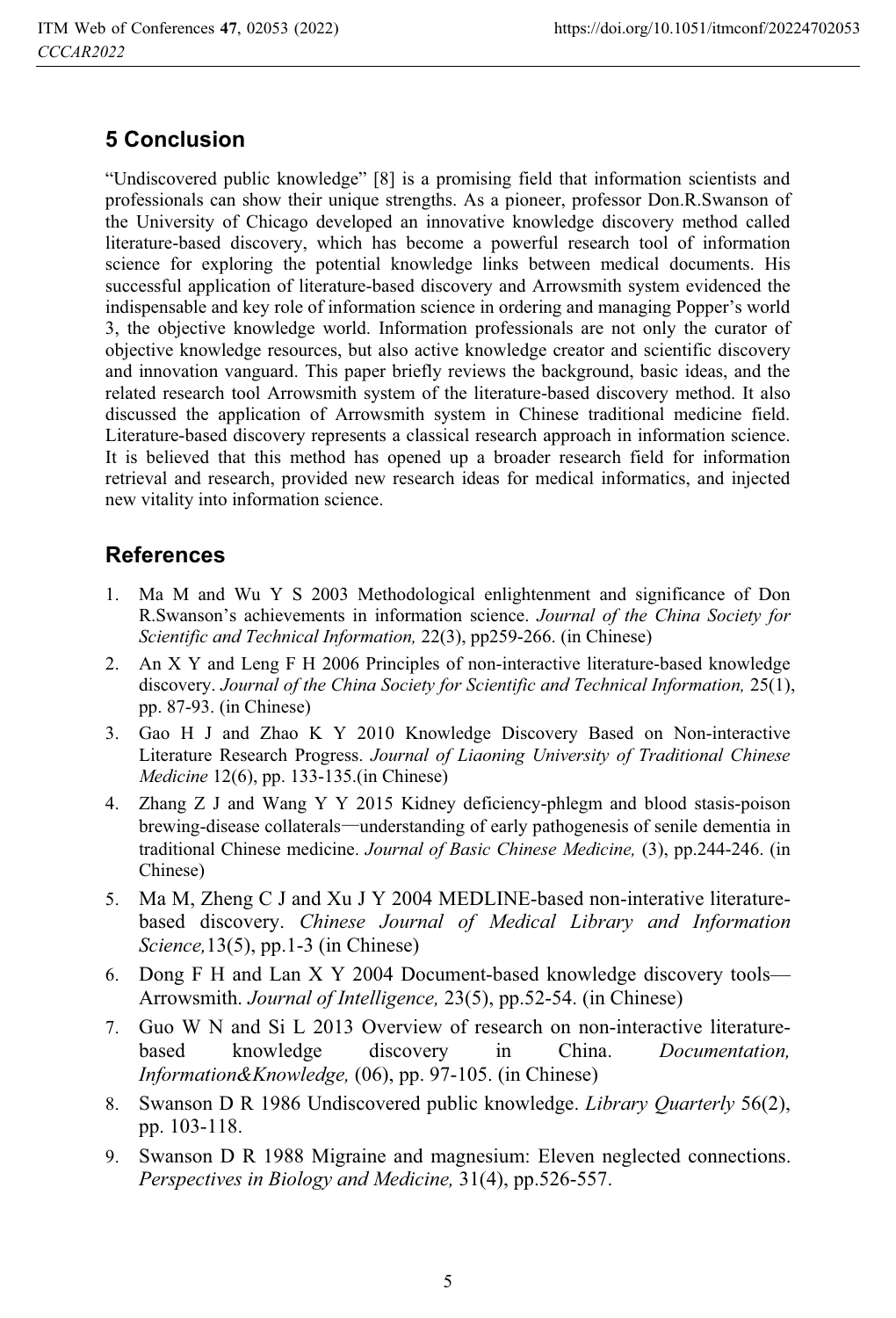- 10. Huang S Q, Cheng C and Li Z Y 2008 Application of the open knowledge discovery method for non-interrelated literature in Chinese literature. *Information Studies:Theory&Application,* (02), pp. 246-250. (in Chinese)
- 11. Qian Q, Hong N, Li Y and An X Y 2012 Construction of the Chinese disjoint literature-based knowledge discovery system CmedLBKD. Information Studies:Theory&Application, 35(04), pp.109-113. (in Chinese)
- 12. Swanson D R 1990 Corroboration of migraine-magnesium connection. *Journal of the American Society for Information Science*, 41(4), pp. 310.
- 13. Smalheiser N R and Swanson D R 1996 Indomethacin and alzheimer's disease. *Neurology,* 46(2), pp. 583-583.
- 14. Smalheiser N R and Swanson D R 1996 Linking estrogen to alzheimer's disease: An informatics approach. *Neurology,* 47(3), pp.809-810.
- 15. Smalheiser N R and Swanson D R 1998 Calcium-independent phospholipase A2 and schizophrenia. *Archives of General Psychiatry,* 55(8), pp. 752.
- 16. Swanson D R, Smalheiser N R and Bookstein A 2001 Information discovery from complementary literatures: Categorizing viruses as potential weapons. *Journal of the American Society for Information Science and Technology*, 51(14), pp. 797-812.
- 17. Weeber M, Vos R, Klein H, Aronson A R and Molema G 2003 Generating hypotheses by discovering implicit associations in the literature: a case report of a search for new potential therapeutic uses for thalidomide. *Journal of the American Medical Informatics Association* 10(3), pp.252–259.
- 18. Srinivasan P, Libbus B and Sehgal A K 2004 Mining medline: postulating a beneficial role for curcumin longa in retinal diseases. In Workshop BioLINK, Linking Biological Literature, Ontologies and Databases at HLT NAACL, pp.33–40.
- 19. Li W L, Ge Y L and Su S L. et al. 2008 Correlation between Angelica Sinensis and dysmenorrheal studied using knowledge-discovery tool Arrowsmith. *Chinese Journal of Medical Library and Information Science*,17(4), pp. 7-11. (in Chinese)
- 20. Wang R J and Xiao W 2016 Latent mechanism of detoxification in combination of radix stephaniae tetrandrae and radix aconiti lateralis preparata using knowledge-discovery tool Arrowsmith. *World Science and Technology: Modernization of Traditional Chinese Medicine*, 18(3), pp.527-531. (in Chinese)
- 21. Chen Y Z, Zhang J P and Qin Z et al. 2010 Potential correlation between the efficiency of cordyceos sinensis and vitamin D: Arrowsmith-based study. *Chinese Journal of Medical Library and Information Science*,19(12), pp.48-50. (in Chinese)
- 22. Zhou Y, Chen W and Chen Y Z et al. 2017 Discussion on radix bupieuri in the treatment of depression based on Arrowsmith. *Lishizhen Medicine and Materia Medica Research*, 28(05), pp.1250-1252. (in Chinese)